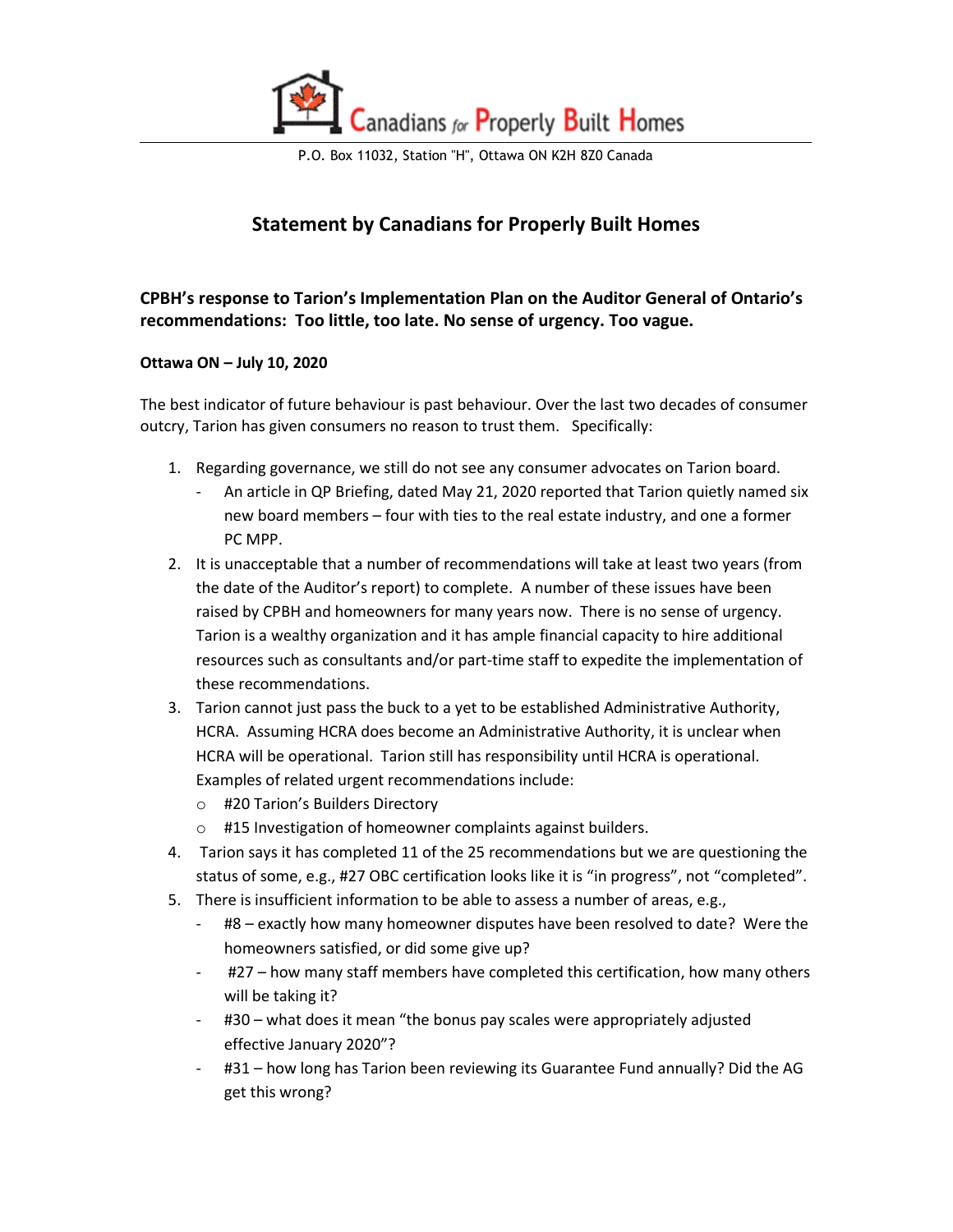

Tarion has squandered every opportunity to become a consumer protection-focused organization for the past 44 years.

This has left it with no credibility among consumers familiar with its operations. This was obvious with the Committee hearings related to Bill 159 in Jan. and June 2020.

Its builder directory is of no more use today than it has been in the past.

It rejects claims at every turn.

There is very little transparency.

It provides "customer service gestures" to some consumers instead of deeming the item warrantable, thereby keeping the construction defect from the builder directory.

The deep culture at Tarion remains.

The ON Government still does not properly provide adequate oversight, despite receiving approximately \$250,000 annually from Tarion to do so.

The list goes on.

As a result, Tarion's utter lack of credibility means its announcement today provides no comfort to consumers.

CPBH proudly continues to work for properly built homes and consumer protection across Canada. It is the only organization of its kind in Canada. CPBH will continue to serve new home owners in crisis and remains ready, willing and able to work with the Ontario Government to better protect Ontarians vis-à-vis the largest purchase most make – a home.

 $-30-$ 

## **For further information, media may e-mail**[: info@canadiansforproperlybuilthomes.com](mailto:info@canadiansforproperlybuilthomes.com) .

Canadians for Properly Built Homes (CPBH) is an independent, national, not for profit corporation dedicated to healthy, safe, durable, energy efficient residential housing for Canadians, and is the only organization of its kind in Canada. Working for consumer awareness and protection, CPBH is run by a volunteer Board of Directors and is supported by a volunteer Advisory Council of industry experts and other key stakeholders. CPBH has supporters in different parts of Canada, undertakes projects at the municipal, provincial and federal level, and offers a variety of ways for Canadians to get involved. CPBH earned "partner" status with the Canadian Consumer Information Gateway (Industry Canada). Visit [www.canadiansforproperlybuilthomes.com](http://www.canadiansforproperlybuilthomes.com/) .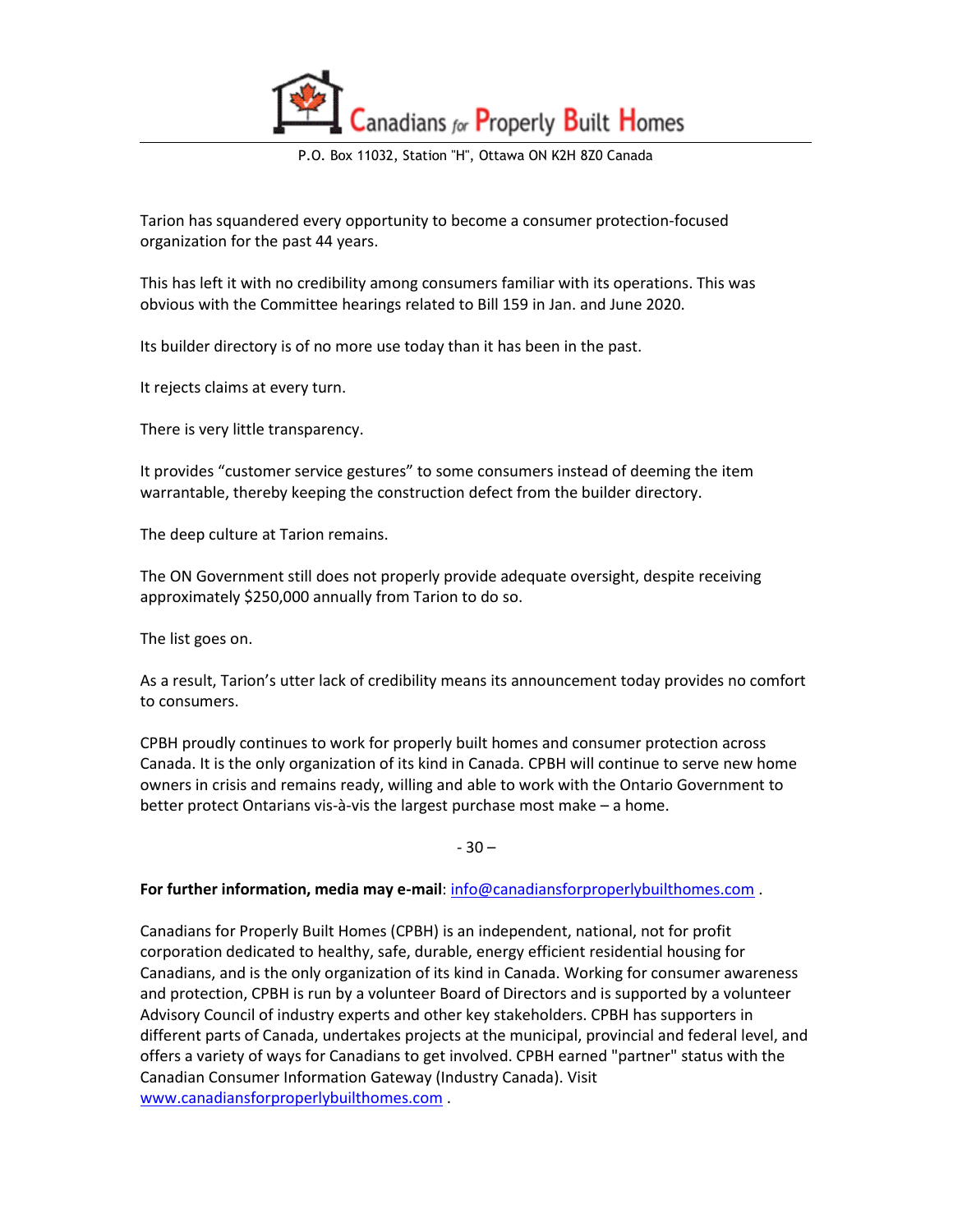

## **Canadians for Properly Built Homes: Backgrounder, July 10, 2020**

Canadians for Properly Built Homes (CPBH) was founded in 2004 by Karen Somerville and Alan Greenberg, a couple who faced serious problems with their newly built home in Ottawa, Ontario. In trying to solve their own home problems, they talked to many homeowners, as well as builders, home inspectors, engineers and others involved in the home construction process. They learned that there are serious problems in Canada from coast to coast. Undoubtedly, the worst housing disaster in Canadian history relates to the "BC leaky condo crisis", which continues to this day. While there are good builders, there are, unfortunately, also poor builders, and consumers currently have no objective, reliable means of knowing who the good builders are.

CPBH is an independent, national, not for profit corporation dedicated to healthy, safe, durable, energy efficient residential housing for Canadians, and is the only organization of its kind in Canada. Working for consumer awareness and protection, CPBH is run by a volunteer Board of Directors and is supported by a volunteer Advisory Council of industry experts and other key stakeholders. CPBH's Advisors and Board members have diverse backgrounds including the following professions: architecture, engineering, home building, fire safety, real estate, home renovation, environmental medicine, industrial hygiene, insurance, law, academe, political science and business. CPBH has approximately 40 volunteers in different parts of Canada and earned "partner" status with the Canadian Consumer Information Gateway (Industry Canada).

Consumers from many regions of Canada communicate with CPBH regularly, raising their issues and concerns and asking for assistance. Unfortunately, home construction defects present considerable problems for homeowners at all stages of life: from young adults barely able to scrape together their down payment for their first home through to senior citizens who are often on fixed incomes. While there are builders who will quickly and appropriately to address these construction defects, there are also builders who will not. In some of these cases, warranty programs and government officials are unwilling or unable to assist the homeowners, which, unfortunately leaves the homeowners to fend for themselves. Once faced with this situation, homeowners quickly learn that there is insufficient consumer protection for the largest purchase most consumers ever make: a home.

CPBH has had a number of notable successes. For example, CPBH hears regularly from Canadian consumers that CPBH has helped them, and that its work is important and necessary. CPBH has gained the support of Canada's Heating, Ventilation and Air-Conditioning (HVAC) industry in trying to raise the bar for HVAC in Canada. CPBH representatives have appeared on television, for instance, CTV's W-Five on multiple occasions, as well as a variety of appearances on news broadcasts on CBC, CTV, TVO and radio talk show programs such as Peter Warren's program from Victoria, BC, and Peter Silverman's program in Toronto, ON. Articles written by CPBH representatives have been published in national magazines such as The Canadian Home Inspector and Real Estate Marketing. Numerous newspaper articles have referenced the work